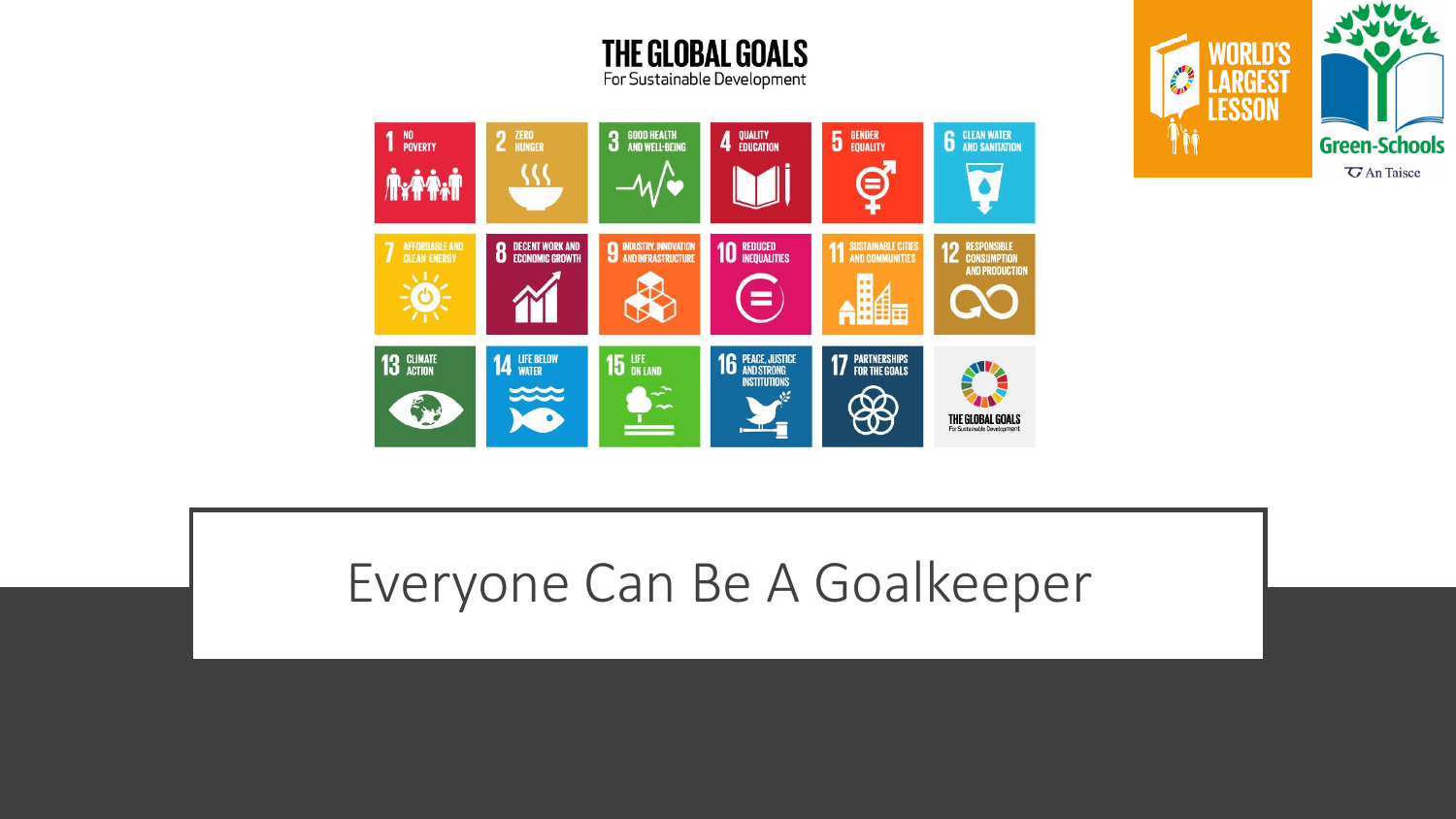## Age Group: 8-12 year olds



#### **Learning Outcomes:**

- Students will understand what makes a Goalkeeper for the Global Goals
- Students will identify and understand the skills and knowledge they already possess to contribute to the Global Goals.
- Students will learn to Justify their opinions

**You will need:** Pens, Paints/crayons, Materials for a collage, mirrors or a photo of themselves and paper.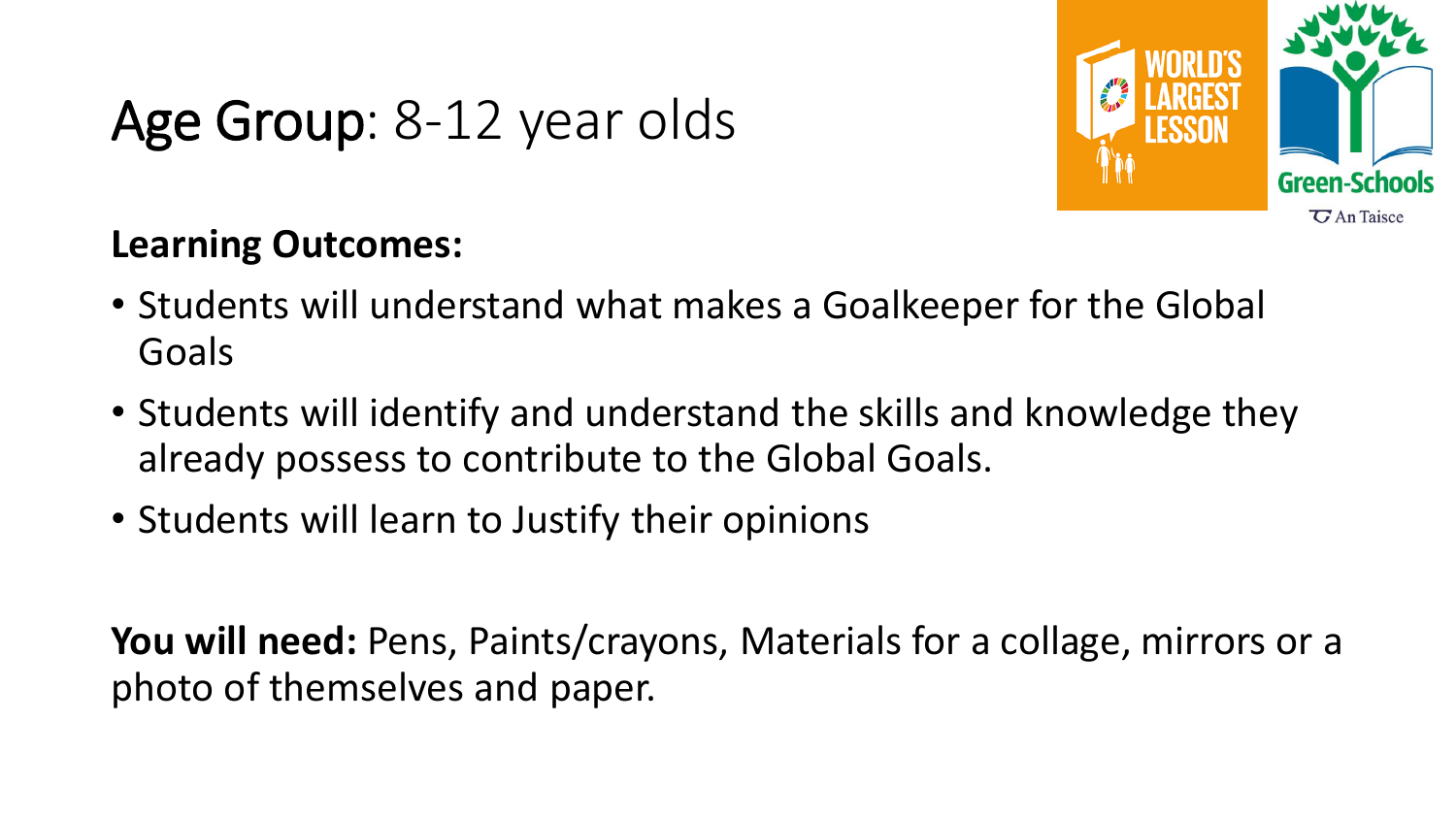### Before you start make sure the students know what the Global Goals are.



Watch this introductory video on the Global Goals before the lesson takes place<https://www.youtube.com/watch?v=cBxN9E5f7pc&t=10s>

**Questions to ask:**

What are the Global Goals aiming to achieve?

Why are they important?

How many Goals are there?

Who is responsible for achieving the Global Goals? *(prompt: Governments, NGOs, the UN, businesses, Schools, kids, Adults, Everyone!)*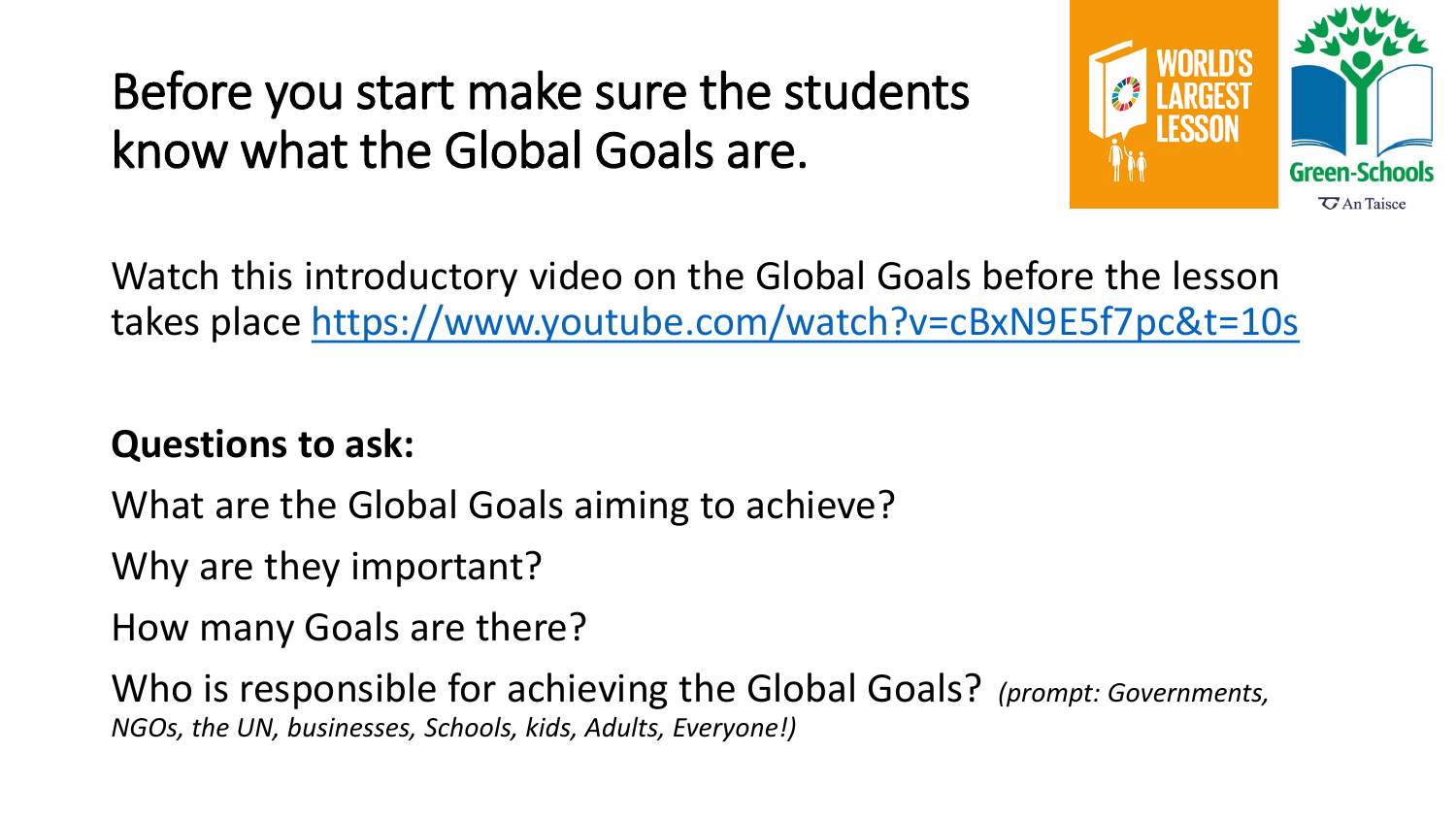## Next Question



- Do young people have a responsibility to achieve the Global Goals?
- Can young people make a difference to the Global Goals?

Discuss some different answers and opinions and explain that even from a very young age children and young people have been making an impact on the Global Goals.

Watch the World's Largest Lesson part 2 to explain. [https://www.youtube.com/watch?v=Qx0AVjtdq\\_Q](https://www.youtube.com/watch?v=Qx0AVjtdq_Q)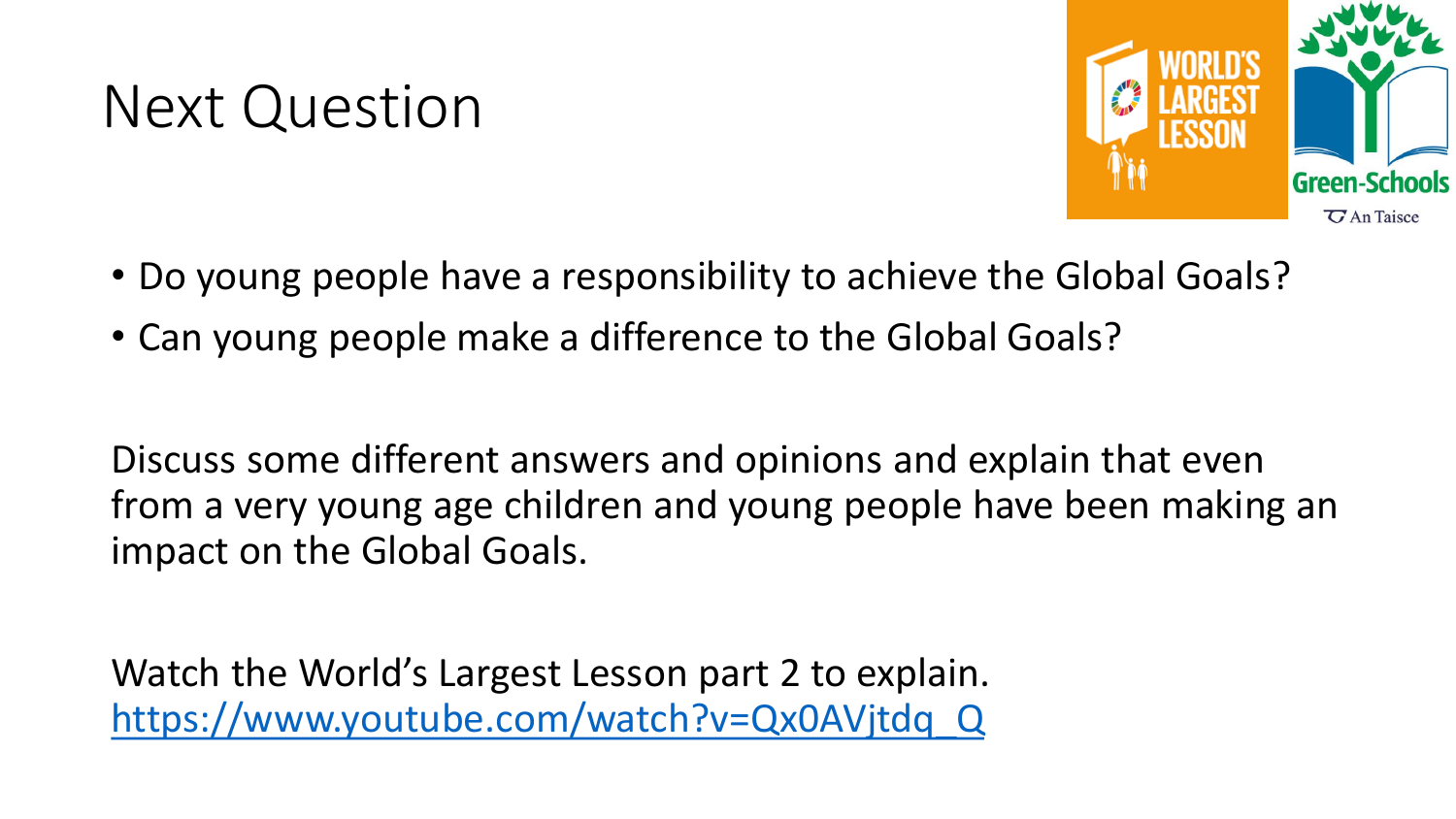Explore the Worlds Largest Lesson Map



• <https://worldslargestlesson.globalgoals.org/map/index.html>

Learn all about what other schools in your area and around the world are doing to take action on the Global Goals.

Add your school to the map , with your plan of action!

Explain that these students and communities are Goalkeepers because they are standing up and taking action for the Global Goals. They are ordinary people just like you and me who want to make the world a fairer and just place to live.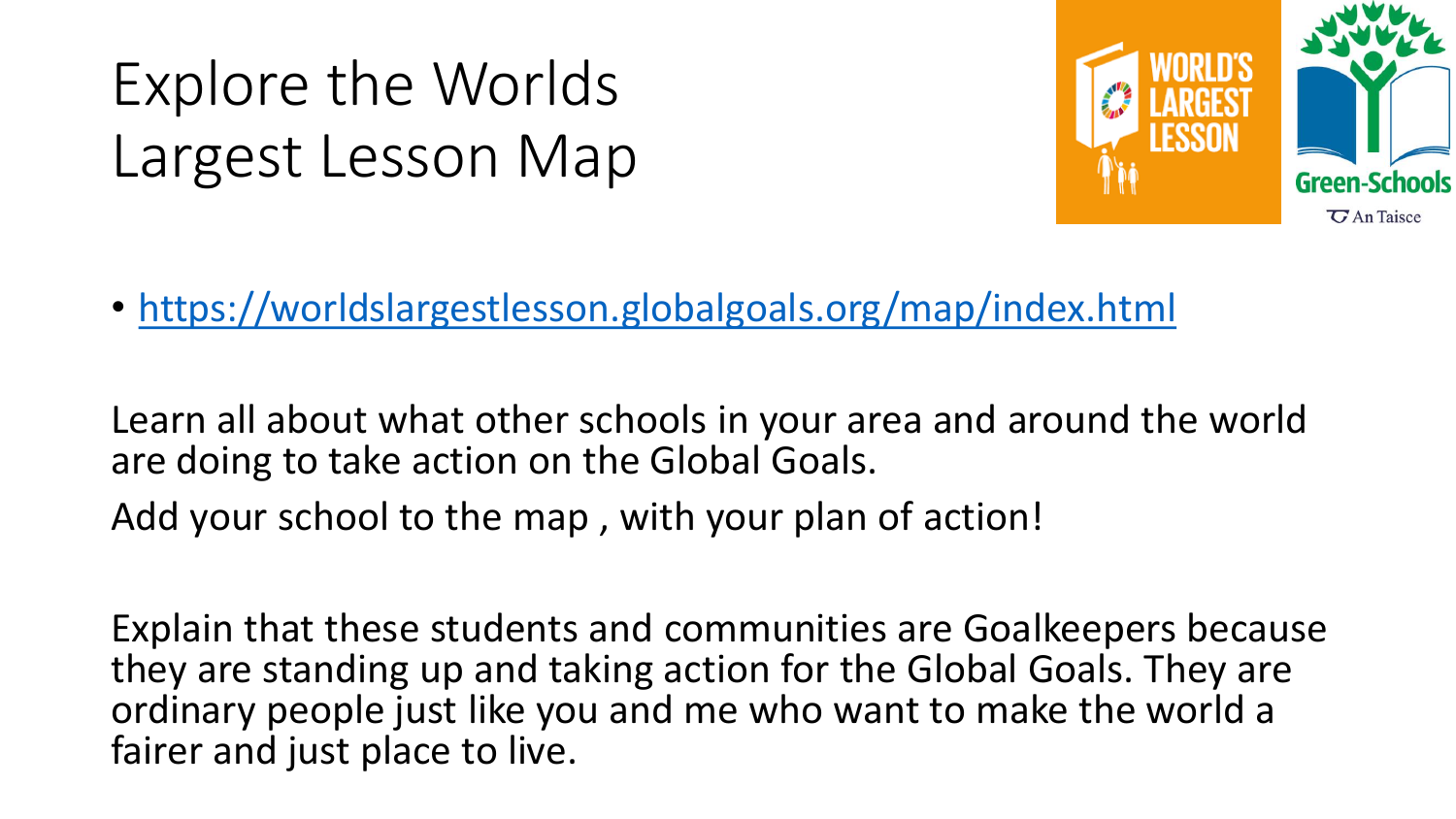

#### Realising Individual Potential

Get the students to think about the questions below:

What is special about you that makes you unique? What about you means you have the potential the be a Goalkeeper? What kind of person do you want to be when you are older?

Tell the students to write down as many words as they can, it is important to stress that you are not looking for physical characteristics but rather words that describe skills and knowledge.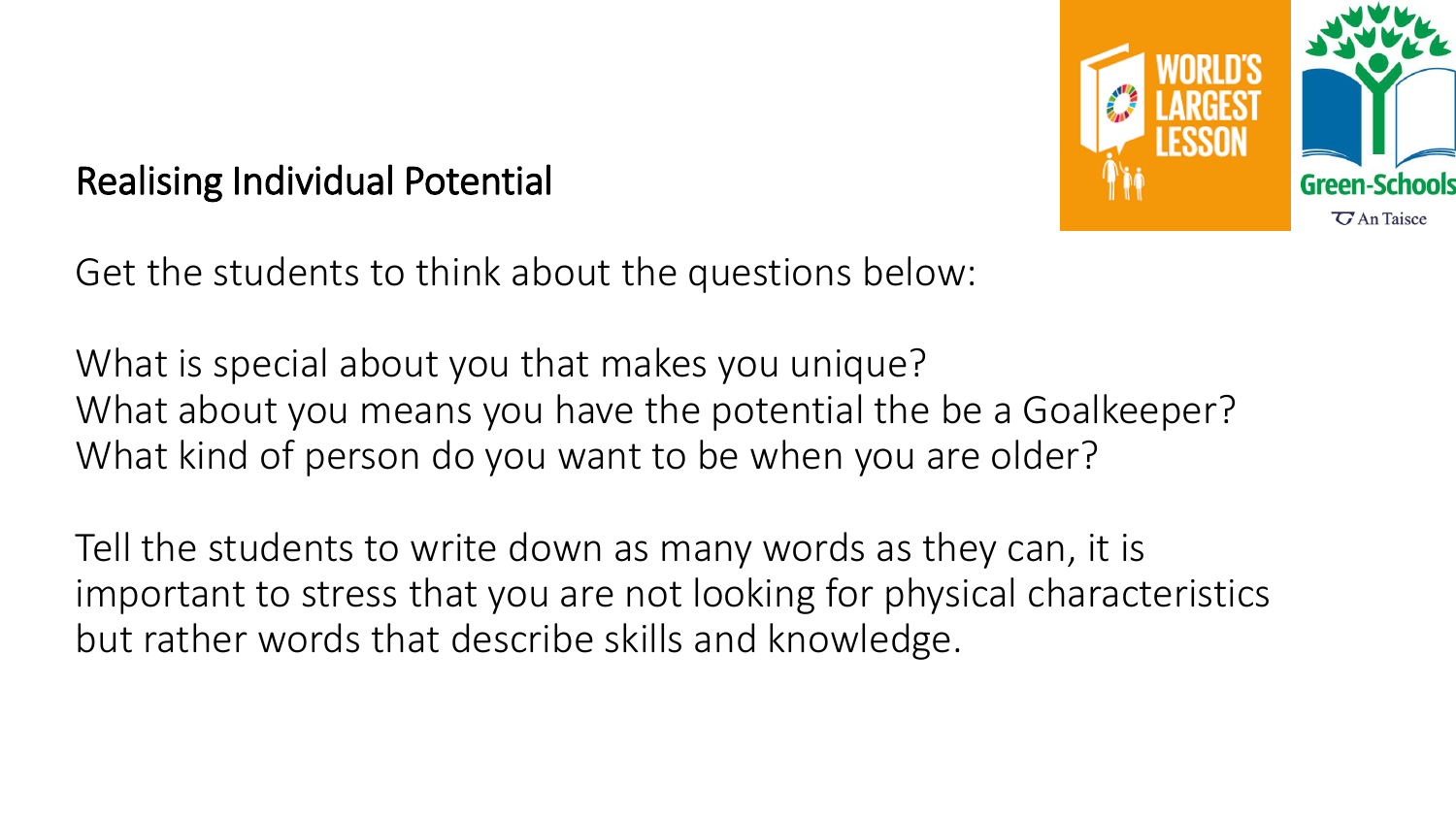Write a list of the students answers on the board or make a word cloud like the one below on [www.wordart.com](http://www.wordart.com/)

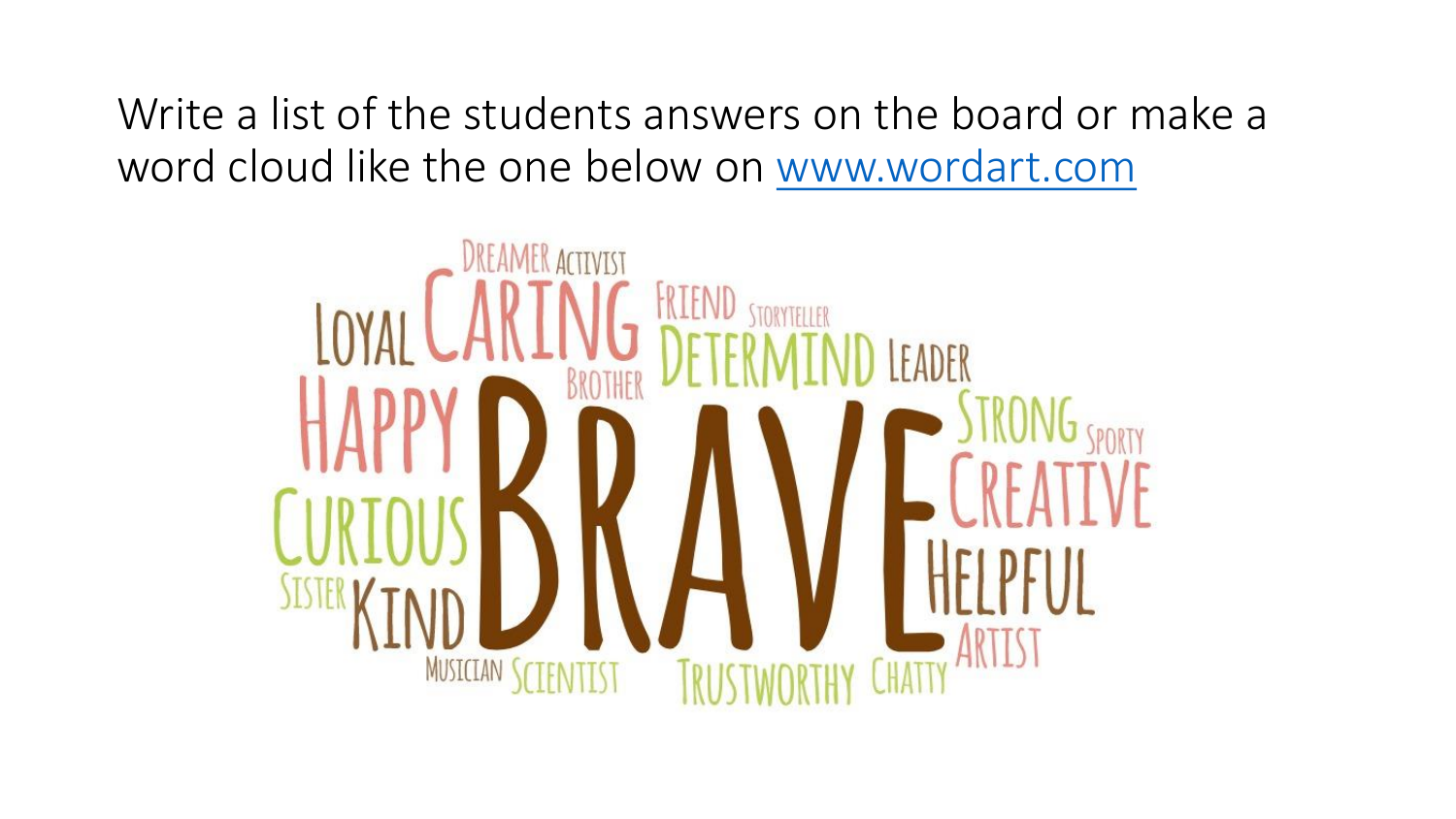## Create a Goalkeeper Portrait



- Get the students to pick their top 3 words from their list.
- Invite students to draw/ paint or create a collage image of themselves.
- Use this image and the 3 words to create a Goalkeeper portrait.
- It can also be done as an online activity here <https://wllgoalkeeperme.globalgoals.org/>
- Display the portraits around the classroom for all to see.